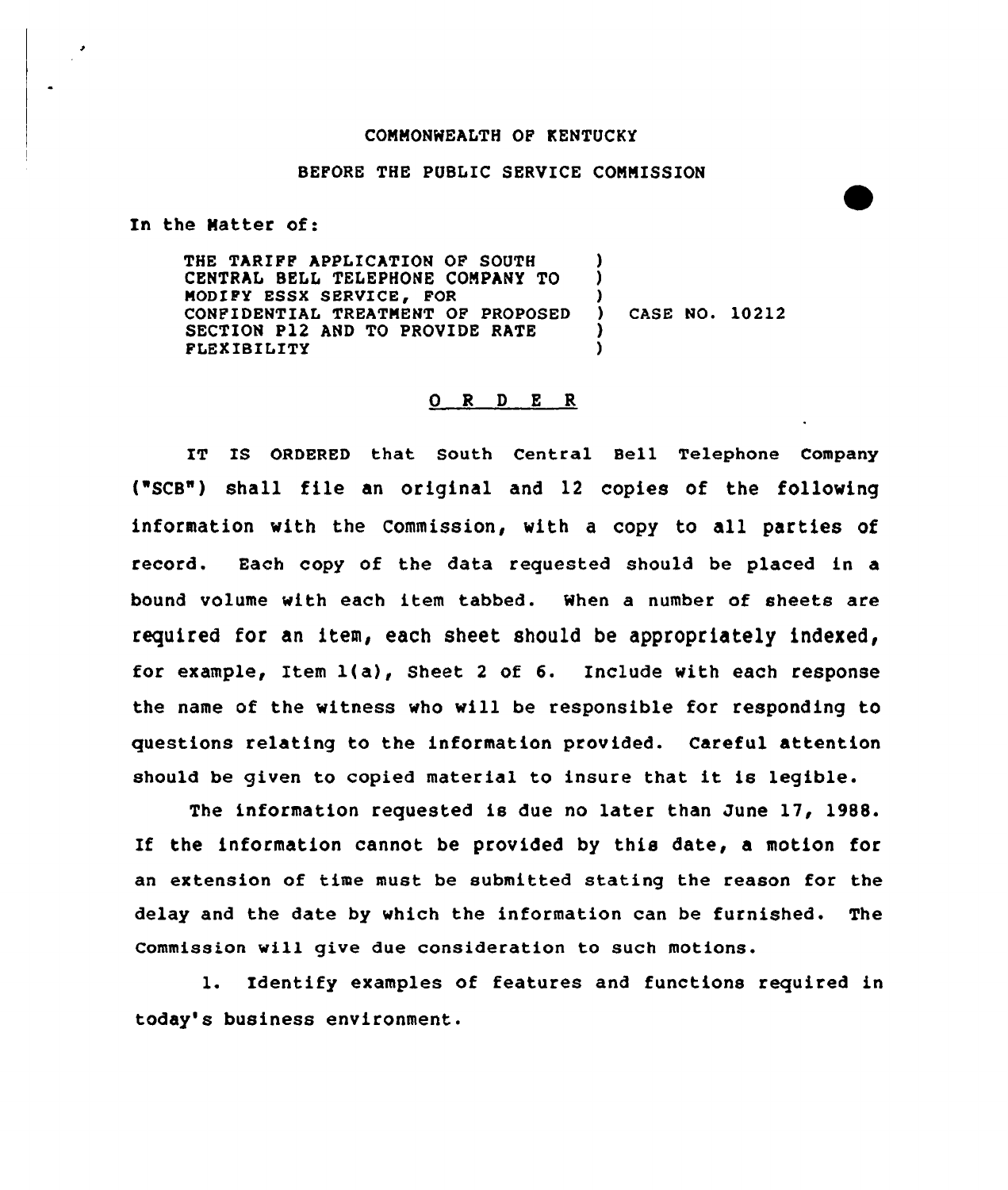2. Estimate the contribution to the general ratepayer under the existing tariff.

3. Explain the term market base as used in the following: ". . . establishes the market base required to ensure the effective development of central Office based services in the future."

4. Describe in detail the studies, efficiencies in the local distribution network, and the deployment of additional stored program control capabilities that have changed the cost basis for Essx service and the associated pricing strategy.

5. why is this filing essential to the competitive viability of Bssx in this dynamic marketplace?

6. why is SCB proposing modifications to apply Central Office Line Connection charges to ESSX station lines rather than ESSX Network Access Registers?

7. why is sce proposing <sup>a</sup> confidential tariff rather than using a special contract arrangement to provide ESSX service?

8. Has SCB prepared a 5-year projection of demand for ESSX? If yes, provide the data. If no, why not?

9. Has SCB implemented flexible pricing for ESSX in any other states? If yes, describe the experience. If no, why is Kentucky the first state?

10. Provide the rationale for changing the mileage increments of the main station line exchange circuit?

ll. why have rates for Group <sup>B</sup> line and system features been consolidated into one rate for each feature for all system sizes? Is this change cost based?

 $-2-$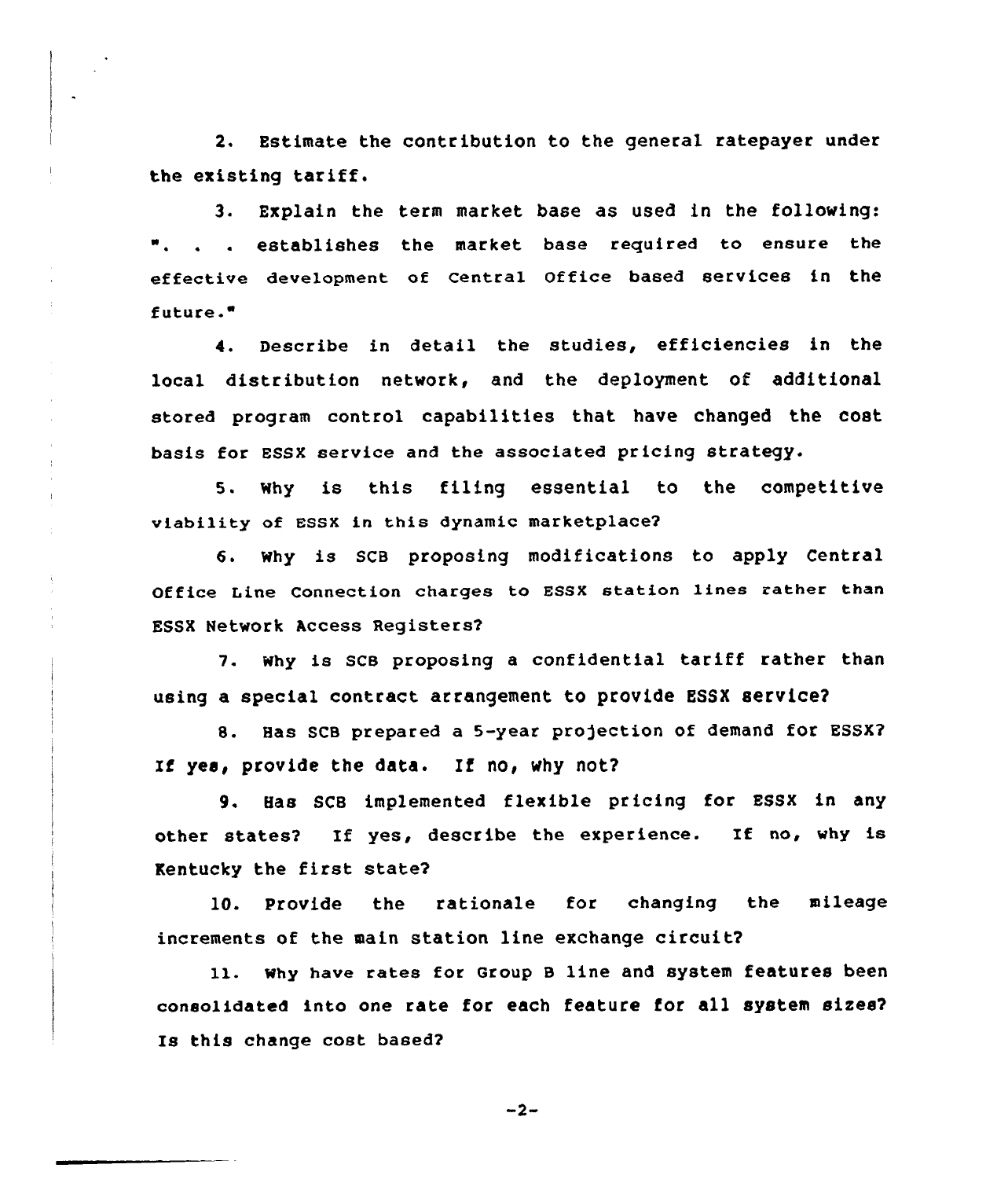12. Have Electronic Tandem Switching Features been available to subscribers served from DNS central offices in the past2

13. How are rate predictability and rate stability different2

14. In developing its market based pricing strategy, who did SCB determine were the relevant competitors2

15. In developing its market based pricing strategy, what was the range of market prices for products offered by the relevant competition2

16. In setting the price relevant to competition, what is SCB's product strategy/desired results2

17. What is the basis for using a cost of money of 13 percent2

18. Attachment A, page <sup>5</sup> of <sup>6</sup> contains a general discussion of loop costs, and indicates that a study was performed using incremental costs based upon least cost technology. Provide the results of this study, at, a level of detail which shows the cost developments for each system size, each type of central office technology {analog and digital), each type of transmission technology (pair gain, fiber, etc.), and each quarter mile increment.

a. List all assumptions such as cost of money, equipment lives, and provide derivations of all factors used.

b. Indicate whether costs were based on embedded or current costs.

 $-3-$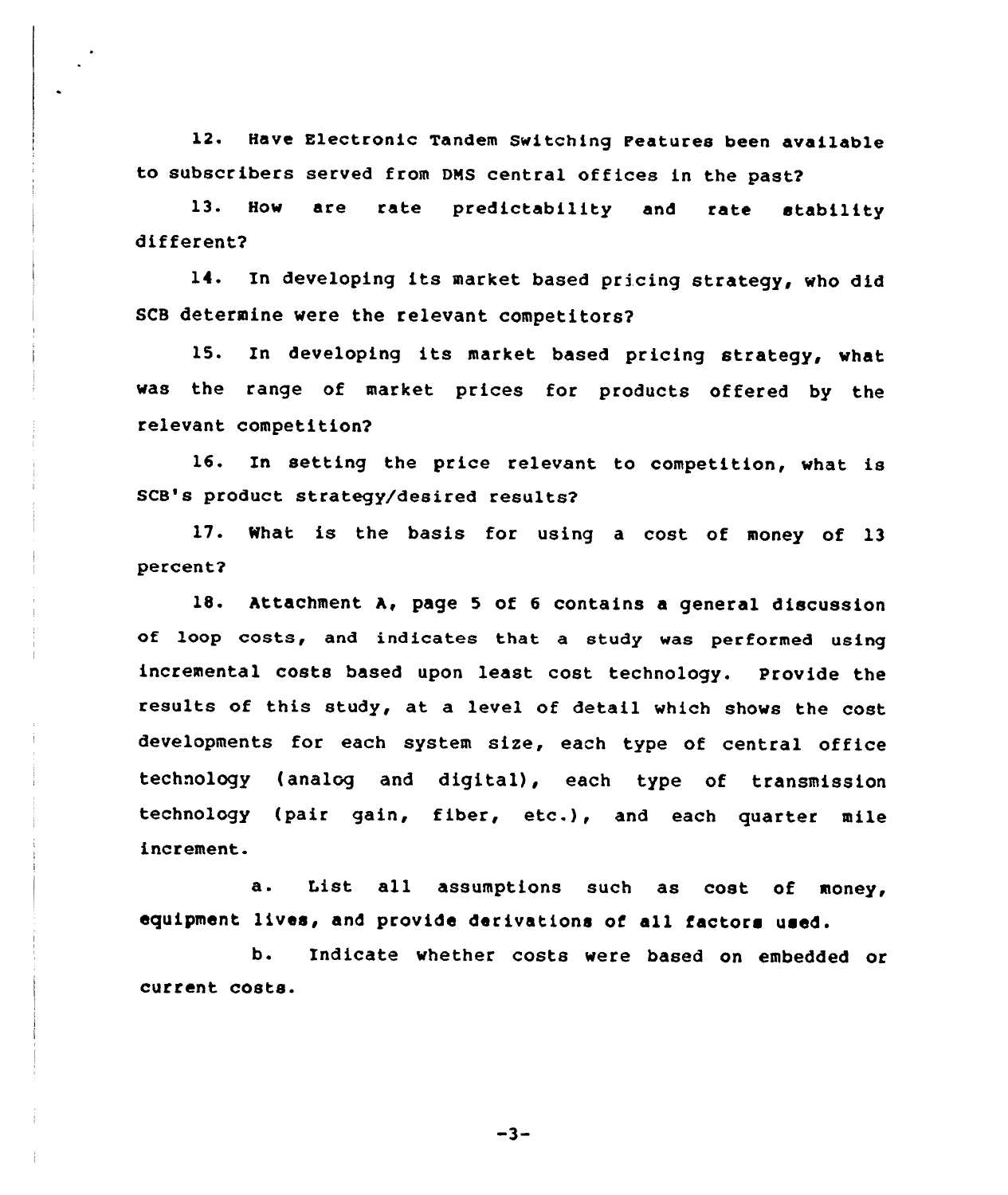c. Provide the details and calculations shoving how these results were weighted and blended to arrive at a tvo-tiered flat loop rate.

d. Define "small," "medium," and "large" systems and explain the rationale behind these selections.

e. Provide the details and calculations shoving how the least cost transmission technology vas determined by providing analyses of the other transmission costs. Since the selection of least cost technology will be primarily a function of distance and system size, it is only necessary to provide these analyses at the break points. For instance, for a given system, there vill be a distance at which fiber will be the least cost technology. If it is accurate to assume that fiber vill still be the least cost technology for a larger system, or one that is further from the central office, it is not necessary to show the costs for the other technologies for these situations.

19. Provide an analysis comparing the difference in costs and revenues between the provision of ESSX services and the provision of PBX trunk lines. Some suggestions and specifications for this analysis follows:

a. The focus should be on the effects to the regulated operations of the company. Therefore, PBX switching costs should be ignored. However, trunk hunting or roll-over costs should be considered.

b. Common costs and revenues should be excluded.

 $-4-$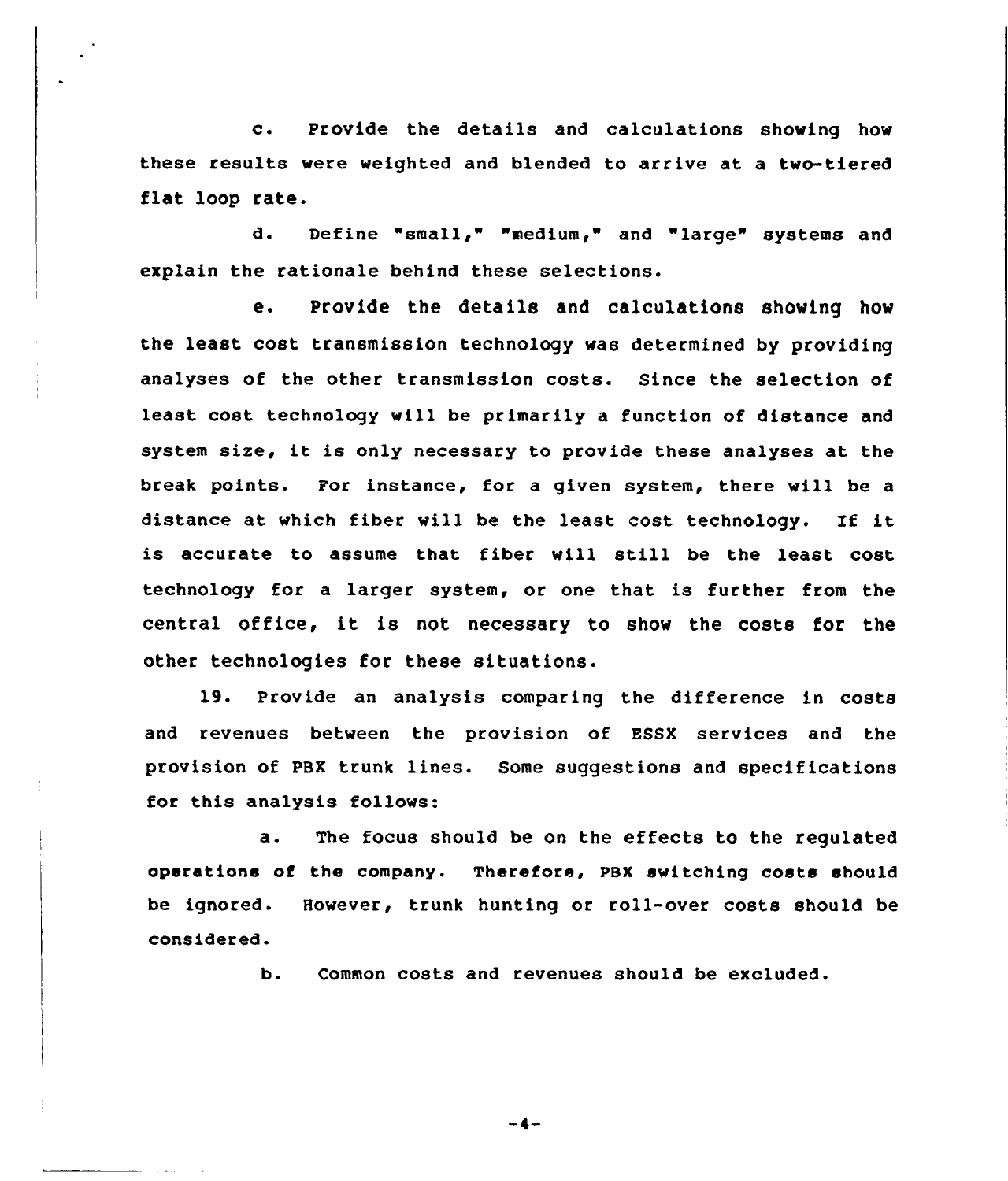c. This comparison should incorporate consistent study and costing methodologies. For instance, if the ESSX cost study is based upon incremental costs and least cost technology, then the provision of PBX trunks should be analyzed on the same basis. However, it is important to recognize that since the provision of PBX trunks would require less outside plant capacity than the provision of ESSX, the choice of least cost technology may differ between the two. Por instance, for a given system, fiber may be the least cost technology for an ESSX system; however, the equivalent PBX system will probably not require the same number of derived channels, which may make T-carrier a better choice. In this situation, the analysis for the ESSX system should include fiber costs, while the analysis for the PBX system should include T-carrier costs.

d. The treatment of stranded investments should be carefully considered and explained. These should be clearly identified and disaggregated from other amounts. Sufficient detail should be provided to allow them to be removed from the study, if necessary.

e. Clearly identify and define all elements.

f. If possible, separate analyses should be provided for <sup>a</sup> small system close to the central office, a small system far from the central office, a large system close to the central office, and a large system far from the central office.

g. The return on investment, ae well as contribution< should be calculated for each system analyzed.

$$
-5-
$$